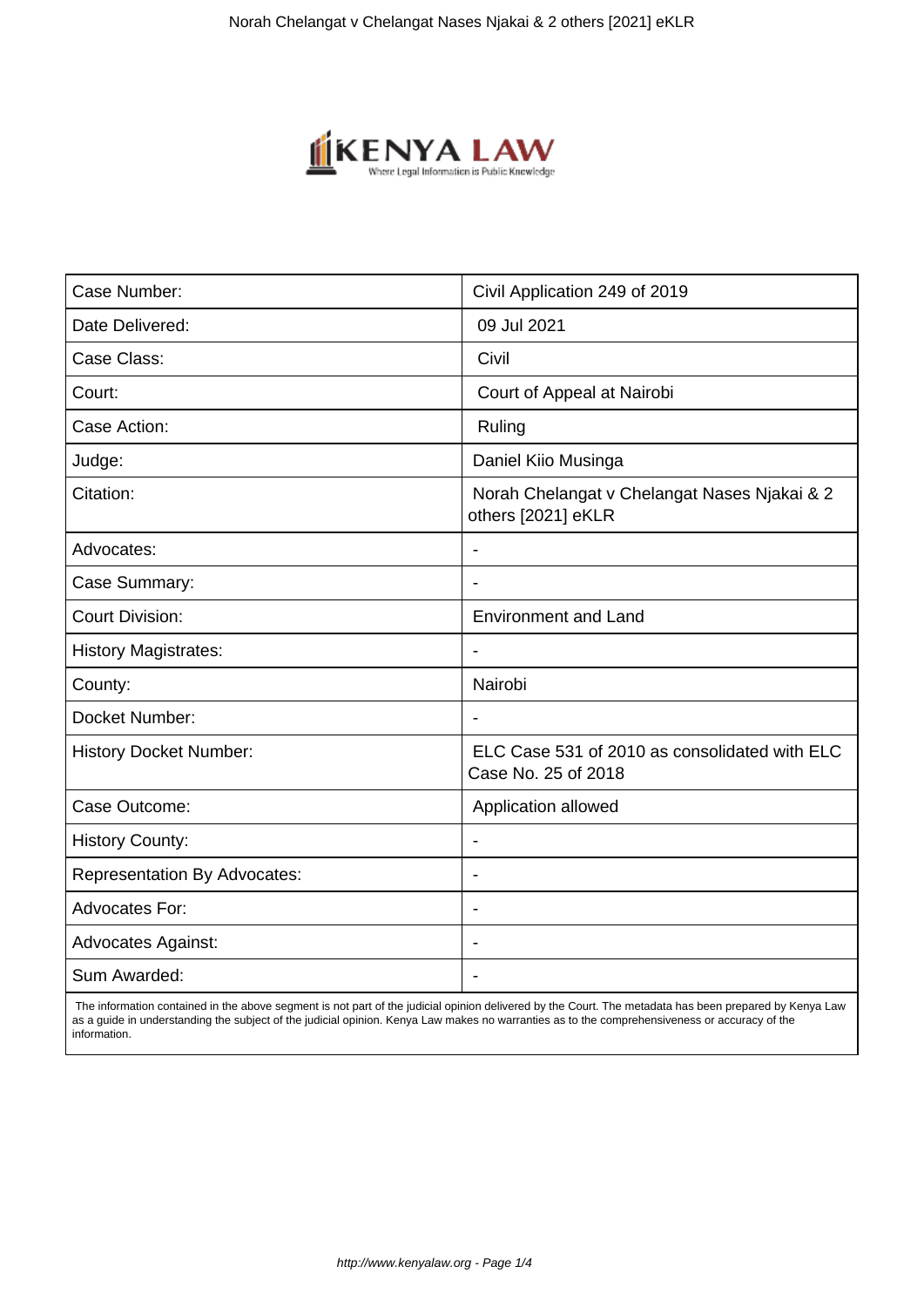## **IN THE COURT OF APPEAL**

# **AT NAIROBI**

## **(CORAM: MUSINGA, (P) (IN CHAMBERS)**

#### **CIVIL APPLICATION NO. 249 OF 2019**

**BETWEEN**

**NORAH CHELANGAT.......................................................................................APPLICANT**

**AND**

**CHELANGAT NASES NJAKAI................................................ 1 ST RESPONDENT**

**TELEPOSTA PENSION SCHEME..........................................2ND RESPONDENT** 

# **KALE, MAINA & BUNDOTICH ADVOCATES.........3RD RESPONDENT**

(Being an application for extension of time to file and serve the Notice of Appeal and for extension of time to file and serve the Memorandum of Appeal and the Record of Appeal out of time in an intended appeal against the judgment of the Environment and Land Court of Kenya at Nairobi (K. Bor, J) dated 10<sup>th</sup> October 2017 in **ELC Case No. 531 of 2010 as consolidated with ELC Case No. 25 of 2018.)**

# \*\*\*\*\*\*\*\*\*\*\*\*\*\*\*\*\*\*\*\*

# **RULING**

1. Before me is a Notice of Motion dated 25<sup>th</sup> July 2019 brought under *rule 4* of the *Court of Appeal Rules, 2010* and *Articles 25 (c), 48, 50 (1)* and *159* of the *Constitution of Kenya, 2010* seeking leave to file a notice of appeal out of time to enable the applicant lodge an appeal against the judgment of *Bor, J.* delivered on  $10^{th}$  October 2017.

2. The application is premised on the grounds that upon delivery of judgment by the trial court, the applicant instructed the advocate who was on record for her before the trial court to file an appeal before this Court against the whole of the decision of the trial court. However, and unbeknown to the applicant, the said advocate did not act on the applicant's instructions. The applicant instructed a new advocate to pursue the appeal but save for filing a Notice of Appeal dated 24<sup>th</sup> October 2017 and lodged in court on 8<sup>th</sup> November 2017, the advocate did not pursue any other aspect of the intended appeal to the prejudice of the applicant.

3. According to the affidavit sworn by the applicant in support of this application, the delay and/or the failure to file the notice of appeal in good time is solely attributable to the different advocates whom the applicant had instructed to pursue the intended appeal and who failed to take up and execute the instructions by the applicant.

4. The applicant believes that she has a meritorious appeal, and has filed a draft memorandum of appeal which sets out 11 grounds of appeal. The applicant has filed written submissions in which she urges the Court not to penalize her for the faults of her former advocates. She argues that it is in the interest of justice that she be given an opportunity to pursue her intended appeal so that substantive justice is achieved and that the respondents will not suffer any prejudice if the orders sought are granted.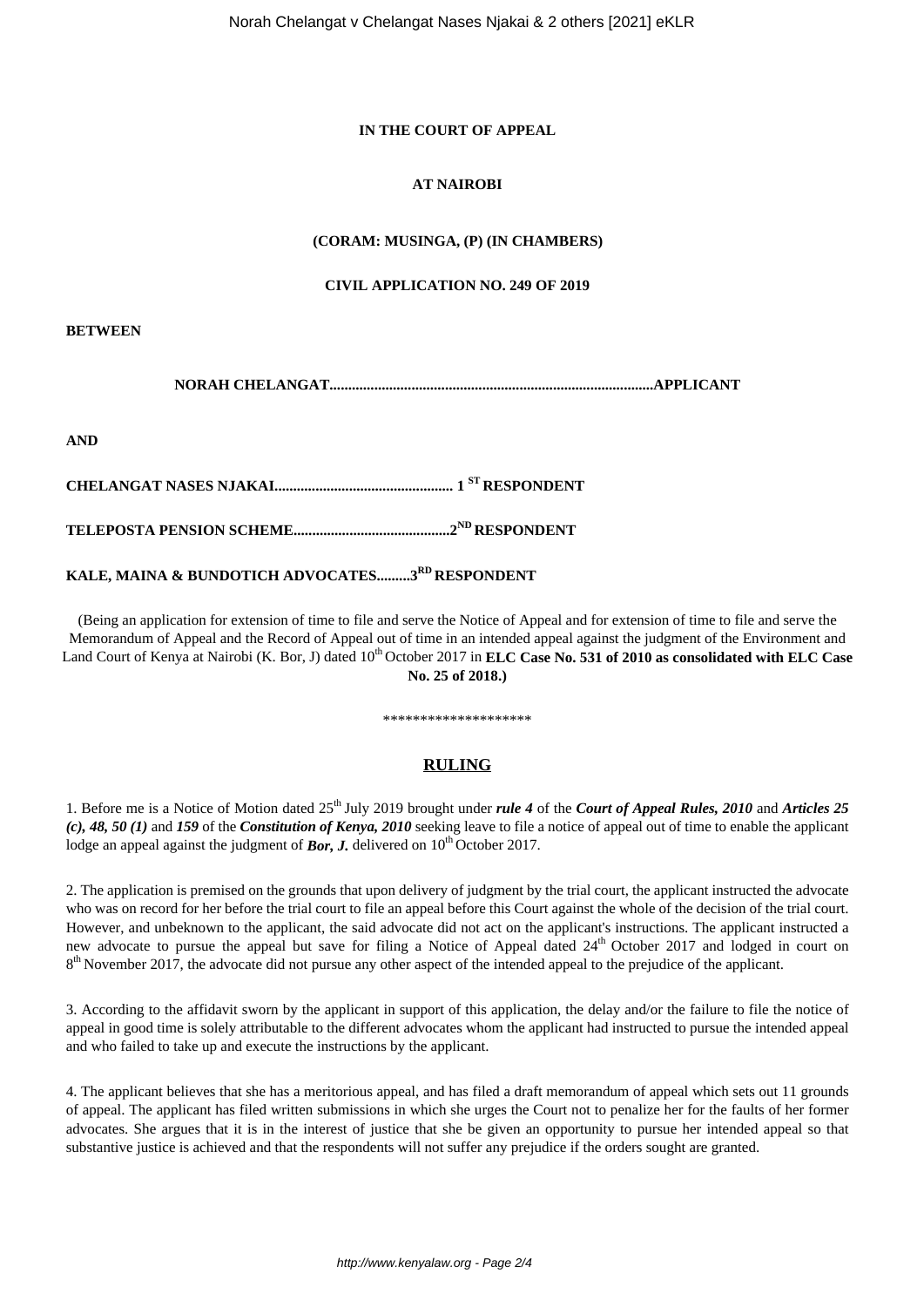5. The application was not opposed as there was no replying affidavit from any of the respondents. The  $2<sup>nd</sup>$  respondent indicated to this Court that it would not be opposing the instant application.

6. I have considered the application, the grounds in support thereof, the submissions as well as the law. The principles upon which this Court determines an application for extension of time under rule 4 are well settled. The Court considers the length of the delay; the reason for the delay; the chances of success of the intended appeal; and the degree of prejudice that would be occasioned to the respondent if the application is granted. See *Leo Sila Mutiso v Rose Hellen Wangari [1999] 2EA 231; Fakir Mohammed v Joseph Mugambi & 2 others [2005] eKLR*; and *Muringa Company Ltd v Archdiocese of Nairobi Registered Trustees, Civil Application No. 190 of 2019*.

#### 7. In **Njuguna v Magichu & 73 Others [2003] KLR 507**, *Waki J.A* expressed himself thus:

## **"The discretion exercisable under Rule 4 of this Court's Rules is unfettered. The main concern of the Court is to do justice between the parties. Nevertheless, discretion has to be exercised judicially, that is on sound factual and legal basis."**

8. There is definitely inordinate delay in bringing this application. However, I believe that the applicant has explained the reason for the delay in her affidavit and I find her explanation plausible. If the various advocates appointed by the applicant had acted on her instructions or in the alternative if they had communicated to her their inability to take up or act on her instructions to finality, then I believe the applicant could have taken the requisite steps to remedy the situation as indeed she is attempting now through the instant application.

9. Taking from the above, it is my view that it would not only be unfair but also unjust to pin the responsibility on the applicant for non-compliance with the Rules of this Court and use this as the basis for withholding the exercise of discretion in her favour. The Court has on several occasions declined to visit the wrongs committed by advocates on innocent clients where it is sufficiently demonstrated that the client was not to blame. See *Lee G. Muthoga v Habib Zurich Finance (K) Ltd & Another, Civil Application No. Nai 236 of 2009*; and *CFC Stanbic Limited v John Maina Githaiga & Another [2013] eKLR*.

10. On the aspect of the chances of success of the intended appeal, it is not my role at this stage to determine definitively the merits of the intended appeal. That is the duty of the full court when it is ultimately presented with the intended appeal. In this regard I am guided by the case of *Athuman Nusura Juma v Afwa Mohamed Ramadhan* **[2016] eKLR** where this Court stated as follows:

**"This Court has been careful to ensure that whether the intended appeal has merits or not is not an issue determined with finality by a single judge. That is why in virtually all its decisions on the considerations upon which discretion to extend time is exercised, the Court has prefixed the consideration whether the intended appeal has chances of success with the word "possibly. "**

11. Having perused the impugned judgment and the grounds raised in the applicant's draft memorandum of appeal, it is my opinion that the applicant raises bona fide issues for determination by way of appeal, effectively meaning that the applicant has an arguable appeal.

12. On the issue of the degree of prejudice to be occasioned on the respondent if the application is allowed, the applicant argues that the respondents will not suffer any prejudice. I disagree. The parties herein have been litigating for over 10 years now and it is definitely in the interest of parties and more so the 1<sup>st</sup> respondent that these legal proceedings come to an end. On the other hand, the applicant is exercising her constitutional right of appeal, having been dissatisfied with the judgment of the trial court.

13. The applicant argues that she and her family have lived on the suit property for over 36 years and that they do not have any other place to call home; and that the 1<sup>st</sup> respondent has never at any time had possession of the suit property.

14. Taking from the above, it is my opinion that the degree of prejudice that the respondent stands to suffer if this application is allowed is outweighed by the prejudice that the applicant will suffer if this application is not allowed.

15. Under the overriding objective too, I would lean towards exercising my discretion in favour of the applicant. The aim of the